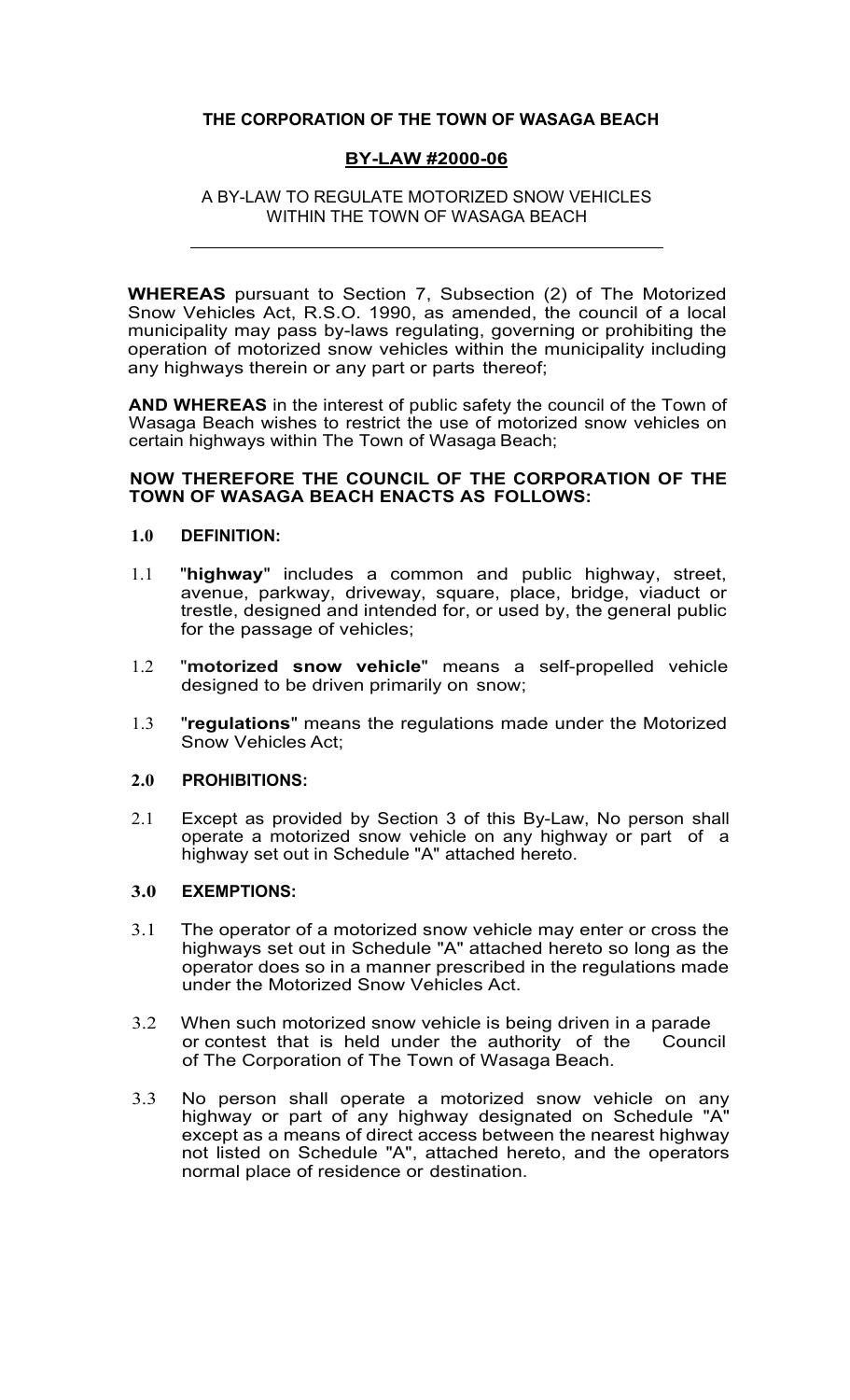# PAGE #2

# **4.0 PENALTY:**

.·

4.1 Any person who contravenes any of the provisions of this by-law is guilty of an offence and upon conviction is liable to a fine of not more than \$5,000.00 as provided for in the Provincial Offences Act R.S.O. 1990, Chapter P33, as amended.

# **5.0 REPEAL OF A BY-LAW:**

5.1 By-Law 75-3, passed on the 14th day of January, 1975, be and is hereby repealed.

# **6.0 EFFECTIVE DATE:**

6.1 This By-Law shall come into force and take effect from the date of its final passing hereof.

| Read a first and second time this |       |
|-----------------------------------|-------|
|                                   |       |
| the 25th day of January 2000.     | MAYOR |
|                                   |       |
|                                   |       |
|                                   |       |

| Read a third and finally passed this the |                               |
|------------------------------------------|-------------------------------|
| 25th day of January 2000.                | <b>MAYÓR</b>                  |
|                                          | CLÉRK-TREASURER/ADMINISTRATOR |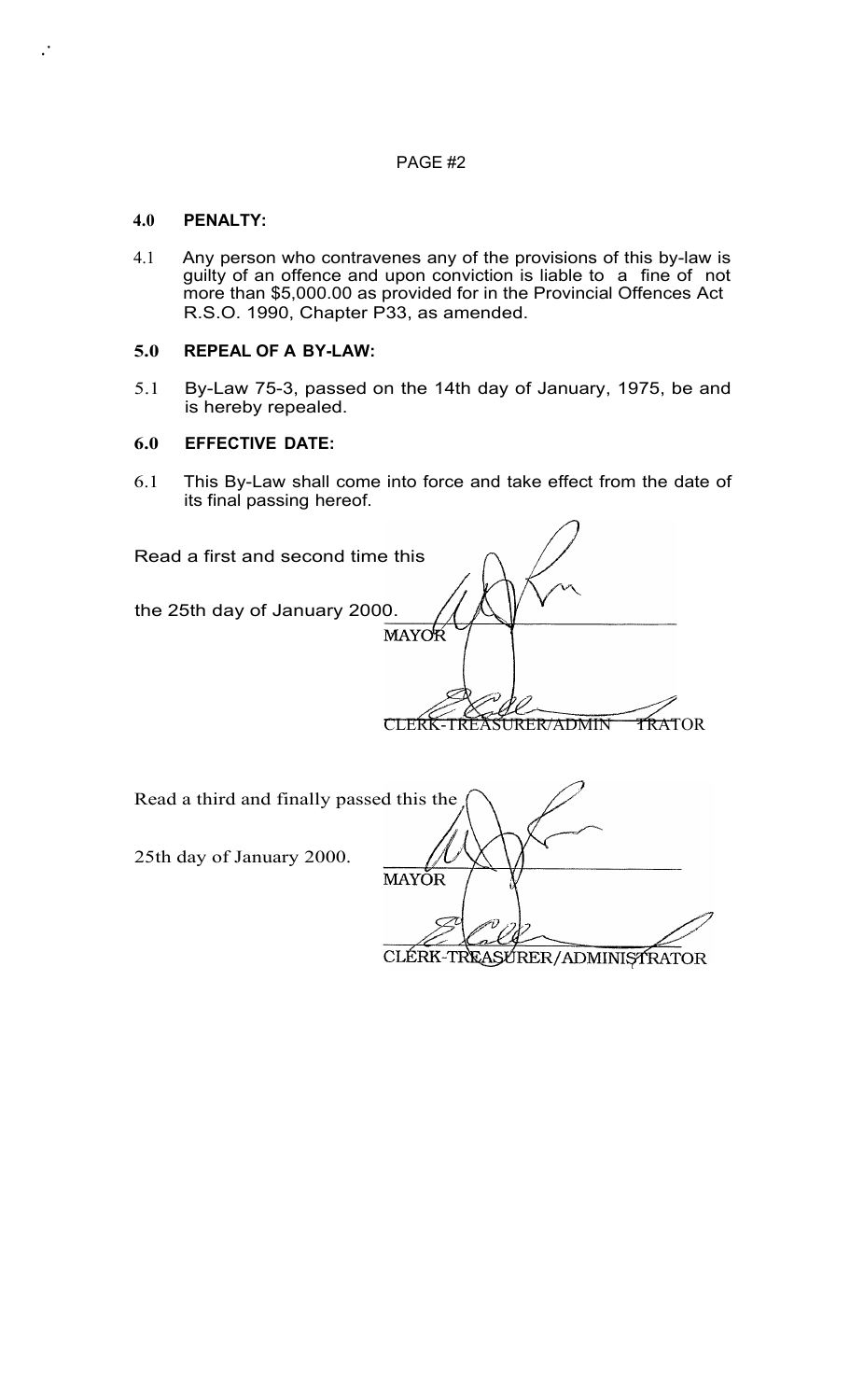# Page #3

#### **SCHEDULE "A"**

# **Town of Wasaga Beach**

# **By-Law #2000-06**

<u>Column I</u> Highway Name

 $\frac{1}{2}$  ,  $\frac{1}{2}$ 

Column 2 The portion of the highway that is prohibited

1 . 2 . . 3. Mosley Street Mosley Street River Road West From Main Street to 24<sup>th</sup> Street From 28<sup>th</sup> Street to Highway #26 From Theme Park Drive to the most easterly boundary of the Town of Wasaga

Beach